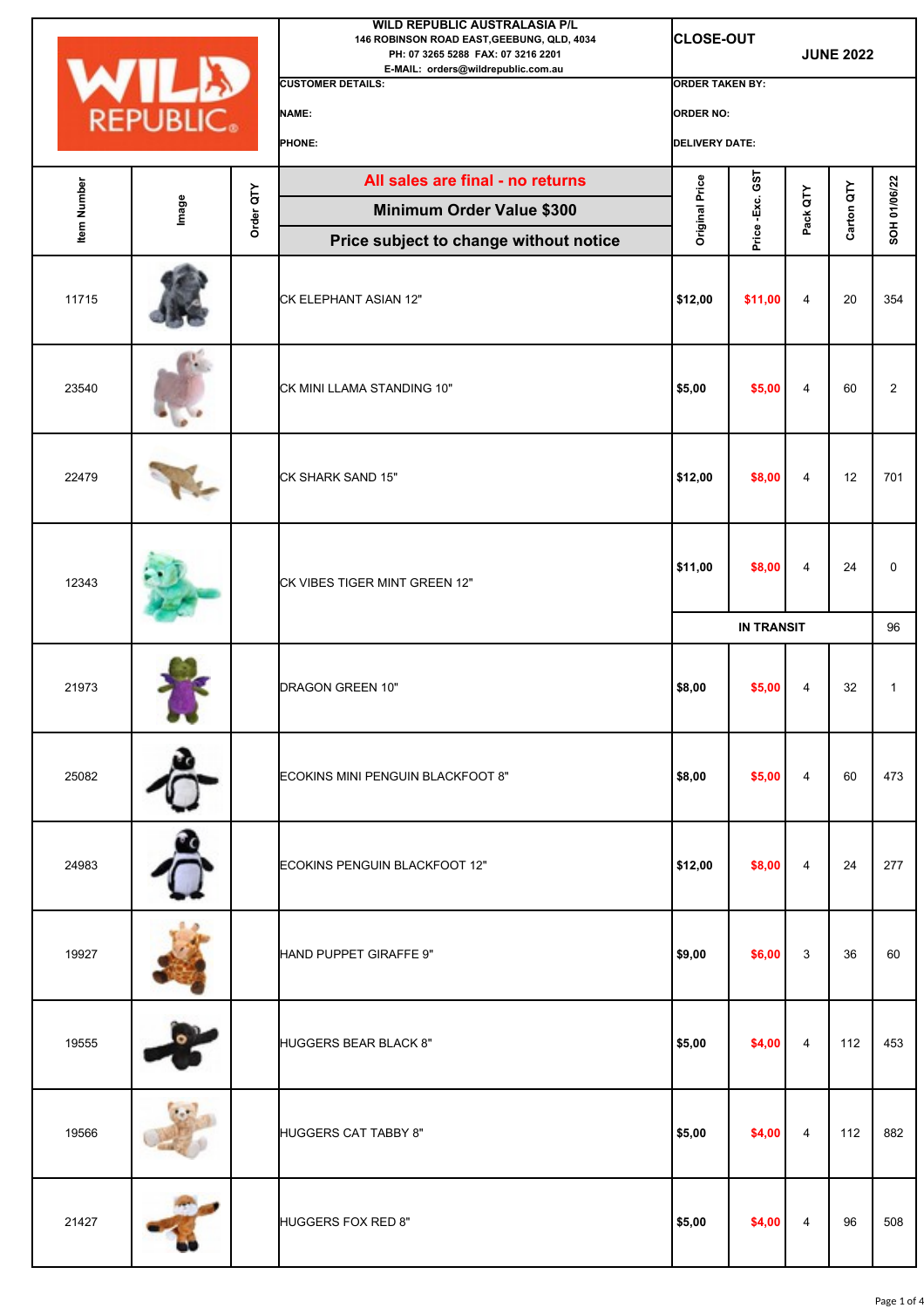| 21677 | HUGGERS MONKEY RED 8"                   | \$9,00               | \$4,00               | $\overline{4}$ | 112            | 1309         |
|-------|-----------------------------------------|----------------------|----------------------|----------------|----------------|--------------|
| 20739 | LITTLE BIGGIES KANGAROO 30"             | \$50,00              | \$25,00              | $\mathbf{1}$   | $\overline{2}$ | $\mathsf{O}$ |
|       |                                         |                      | <b>ETA SEPTEMBER</b> |                |                | 20           |
| 20738 | LITTLE BIGGIES KOALA 30"                | \$50,00              | \$25,00              | $\mathbf{1}$   | $\overline{2}$ | 0            |
|       |                                         | <b>ETA SEPTEMBER</b> |                      |                |                | 26           |
| 25866 | PILLOWKINS GIRAFFE                      | \$8,00               | \$5,00               | $\overline{4}$ | 12             | 328          |
| 26289 | PILLOWKINS KOALA                        | \$8,00               | \$5,00               | 4              | 12             | 603          |
| 25868 | PILLOWKINS LION                         | \$8,00               | \$5,00               | 4              | 12             | 545          |
| 25872 | PILLOWKINS OWL                          | \$8,00               | \$5,00               | $\overline{4}$ | 12             | 155          |
| 25873 | PILLOWKINS PANDA                        | \$8,00               | \$5,00               | $\overline{4}$ | 12             | 282          |
| 25874 | PILLOWKINS PENGUIN                      | \$8,00               | \$5,00               | 4              | 12             | 568          |
| 25878 | PILLOWKINS SHARK                        | \$8,00               | \$5,00               | $\overline{4}$ | 12             | 367          |
| 25879 | <b>PILLOWKINS SLOTH</b>                 | \$8,00               | \$5,00               | 4              | 12             | 515          |
| 25742 | PILLOWKINS TIGER                        | \$8,00               | \$5,00               | 4              | 12             | 170          |
| 17380 | SWEET & SASSY LIL LADYBUG JELLY BEAN 5" | \$4,50               | \$3,00               | 6              | 90             | 42           |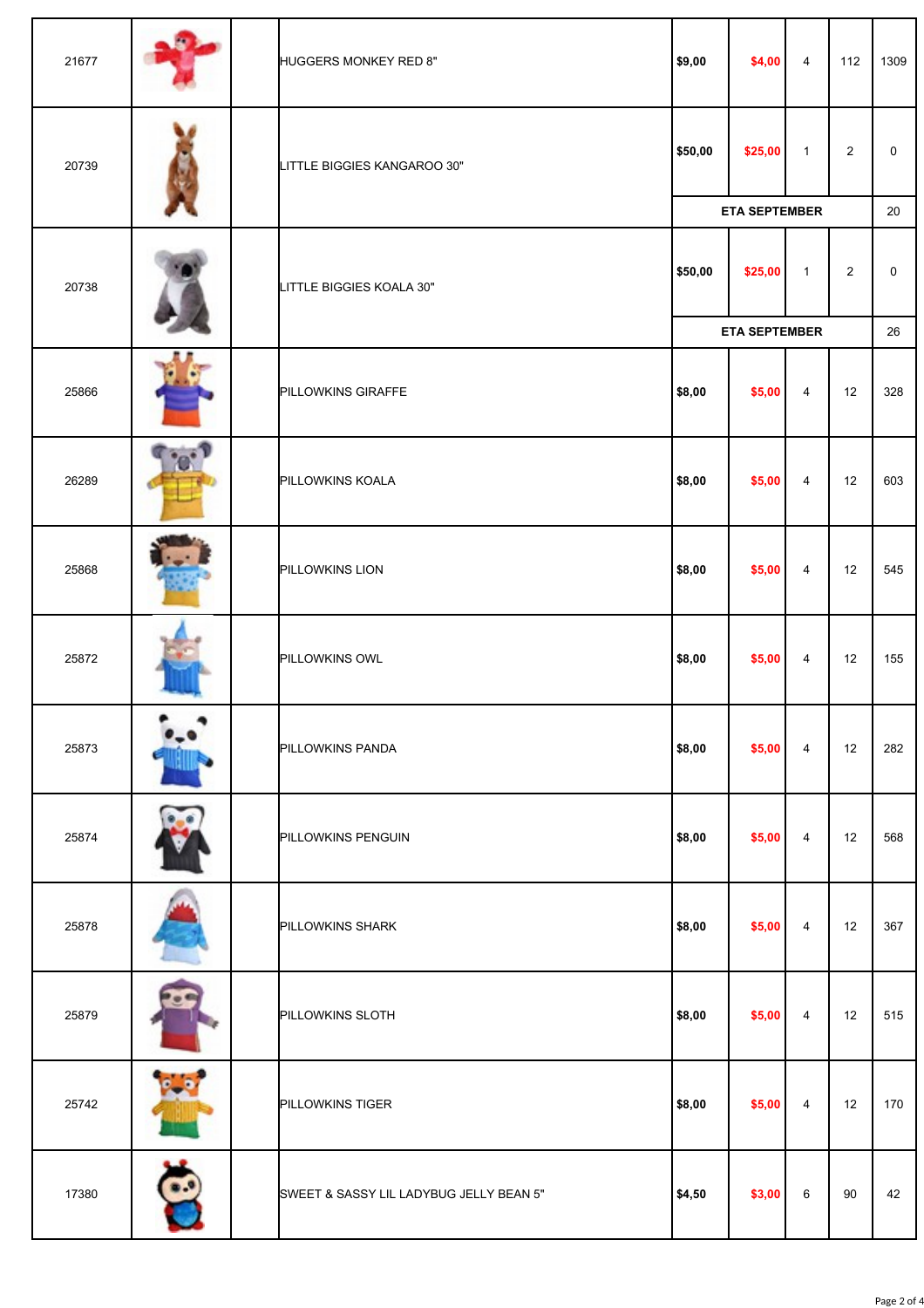|                    |             |           | WILD REPUBLIC AUSTRALASIA P/L<br>146 ROBINSON ROAD EAST, GEEBUNG, QLD, 4034<br>PH: 07 3265 5288 FAX: 07 3216 2201<br>E-MAIL: orders@wildrepublic.com.au | <b>CLOSE-OUT</b>       |            |                   | <b>JUNE 2022</b> |              |
|--------------------|-------------|-----------|---------------------------------------------------------------------------------------------------------------------------------------------------------|------------------------|------------|-------------------|------------------|--------------|
|                    | <b>WILD</b> |           | <b>CUSTOMER DETAILS:</b>                                                                                                                                | <b>ORDER TAKEN BY:</b> |            |                   |                  |              |
|                    |             |           | <b>NAME:</b>                                                                                                                                            | <b>ORDER NO:</b>       |            |                   |                  |              |
|                    |             |           | PHONE:                                                                                                                                                  | <b>DELIVERY DATE:</b>  |            |                   |                  |              |
| <b>Item Number</b> |             |           | All sales are final - no returns                                                                                                                        | <b>Original Price</b>  | GST        |                   |                  |              |
|                    | Image       | Order QTY | Minimum Order Value \$300                                                                                                                               |                        | Price-Exc. | Pack QTY          | Carton QTY       | SOH 01/06/22 |
|                    |             |           | Price subject to change without notice                                                                                                                  |                        |            |                   |                  |              |
| 15391              |             |           | <b>BINOCULARS BEASTLY TIGER</b>                                                                                                                         | \$7,50                 | \$5,00     | 12                | 48               | 968          |
| 89370              |             |           | <b>CHOMPERS PANDA</b>                                                                                                                                   | \$2,90                 | \$1,00     | 12                | 72               | 776          |
|                    |             |           | <b>SOLD IN PACKS OF 12 ONLY</b>                                                                                                                         |                        |            |                   |                  |              |
| 77425              |             |           | HEADBAND TIGER WHITE                                                                                                                                    | \$9,00                 | \$4,00     | 12                | 120              | 1541         |
| 12891              |             |           | NATURE TUBE PIRATE                                                                                                                                      | \$8,50                 | \$5,00     | 6                 | 24               | 144          |
| 64198              |             |           | PINCHER PANDA<br><b>SOLD IN PACKS OF 12 ONLY</b>                                                                                                        | \$3,00                 | \$1,00     | 12                | 96               | 46           |
|                    |             |           |                                                                                                                                                         |                        |            |                   |                  |              |
| 85386              |             |           | PINCHER SHARK HAMMERHEAD<br><b>SOLD IN PACKS OF 12 ONLY</b>                                                                                             | \$3,50                 | \$2,00     | $12 \overline{ }$ | 36               | 10           |
|                    |             |           |                                                                                                                                                         |                        |            |                   |                  |              |
| 23212              |             |           | <b>RUBBER DUCK ELEPHANT</b>                                                                                                                             | \$4,00                 | \$3,00     | 8                 | 64               | 298          |
| 14731              |             |           | TPR ANIMAL 5" AQUATIC ASSORTED PACK OF 36<br><b>SOLD IN PACKS OF 36 ONLY</b>                                                                            | \$2,00                 | \$1,50     | 36                | 288              | 1116         |
|                    |             |           |                                                                                                                                                         |                        |            |                   |                  |              |
| 20460              |             |           | <b>WATER GAMES PUPPY</b>                                                                                                                                | \$2,00                 | \$1,50     | $12 \overline{ }$ | 72               | 3858         |
| 25635              |             |           | <b>WOODKINS AFRICAN</b>                                                                                                                                 | \$7,50                 | \$5,00     | $\overline{2}$    | 18               | 518          |